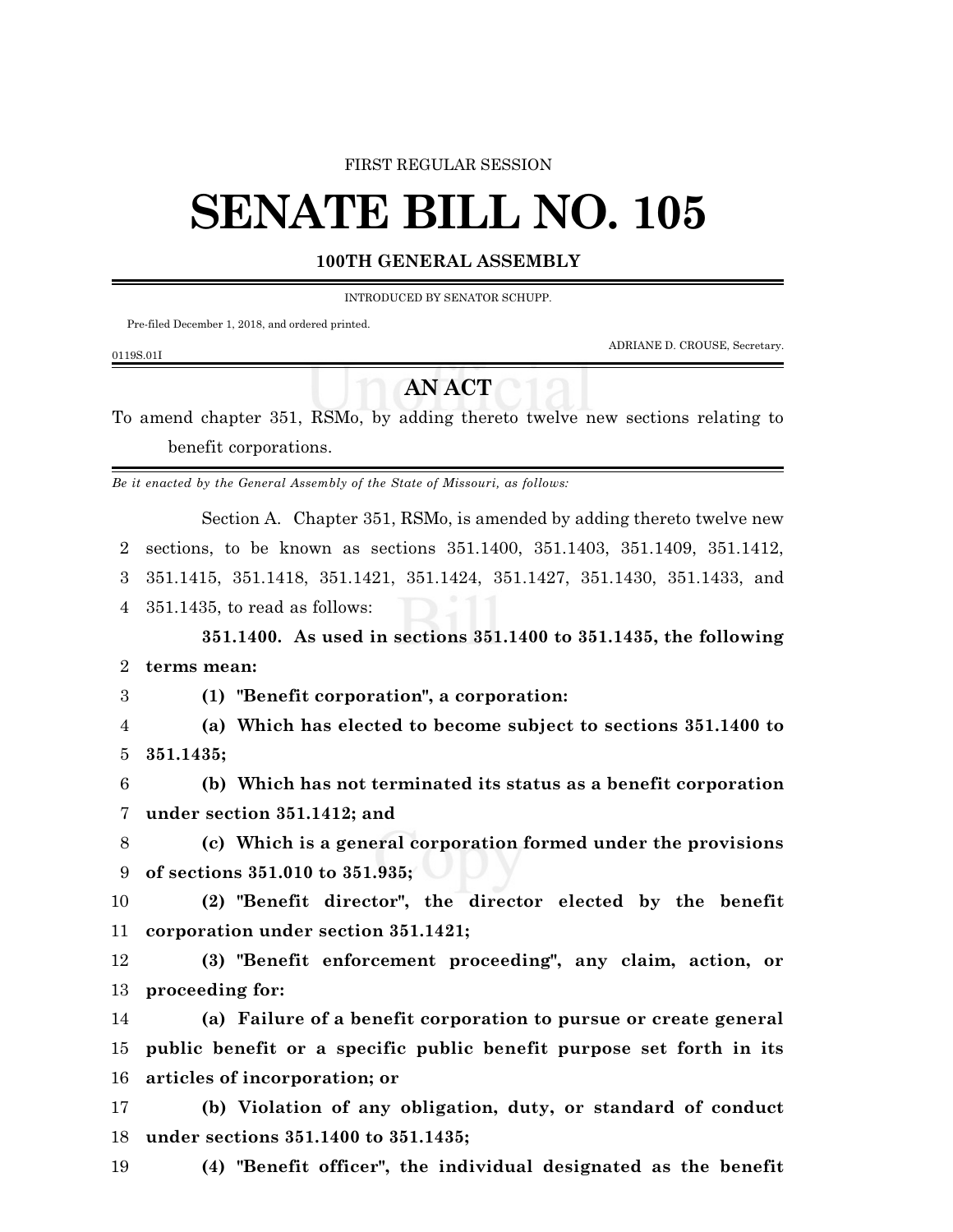**officer of a benefit corporation under section 351.1427;**

 **(5) "General public benefit", a material positive impact on society and the environment, taken as a whole, from the business and operations of a benefit corporation, assessed taking into account the impacts of the benefit corporation as reported against a third-party standard;**

 **(6) "Independent", having no material relationship with a benefit corporation or a subsidiary of the benefit corporation, provided that serving as benefit director or benefit officer of a benefit corporation shall not constitute a material relationship. A material relationship between an individual and a benefit corporation or any of its subsidiaries shall be conclusively presumed to exist if:**

 **(a) The individual is, or has been within the last three years, an employee other than a benefit officer of the benefit corporation or a subsidiary;**

 **(b) An immediate family member of the individual is, or has been within the last three years, an executive officer other than a benefit officer of the benefit corporation or a subsidiary; or**

 **(c) There is beneficial or record ownership of five percent or more of the outstanding shares of the benefit corporation, calculated as if all outstanding rights to acquire equity interests in the benefit corporation had been exercised, by:**

**a. The individual; or**

**b. An entity:**

 **(i) Of which the individual is a director, an officer, or a manager; or**

 **(ii) In which the individual owns beneficially or of record five percent or more of the outstanding equity interests, calculated as if all outstanding rights to acquire equity interests in the entity had been exercised;**

**(7) "Minimum status vote":**

 **(a) In the case of a business corporation in addition to any other approval or vote required by the articles of incorporation or bylaws of the benefit corporation, the satisfaction of the following conditions:**

 **a. The shareholders of every class or series shall be entitled to vote on the corporate action regardless of a limitation stated in the articles of incorporation or bylaws on the voting rights of any class or**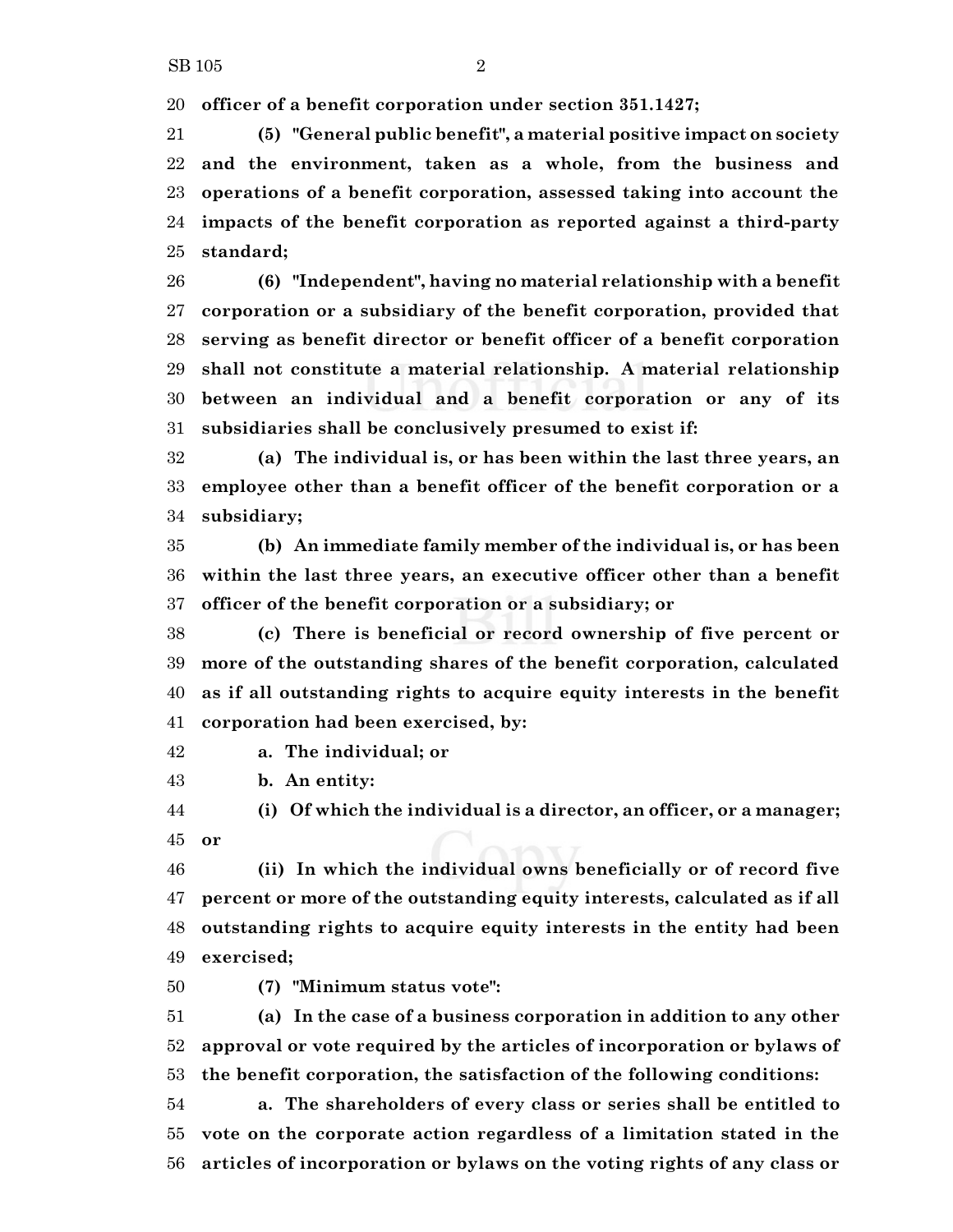**series;**

 **b. The corporate action shall be approved by vote of the shareholders of each class or series entitled to cast at least two-thirds of the votes that all shareholders of the class or series are entitled to cast on the action;**

 **(b) In the case of a domestic entity other than a business corporation, in addition to any other required approval, vote, or consent, the satisfaction of the following conditions:**

 **a. The holders of every class or series of equity interest in the entity that are entitled to receive a distribution of any kind from the entity shall be entitled to vote on the action regardless of any otherwise applicable limitation on the voting or consent rights of any class or series;**

 **b. The action must be approved by the affirmative vote of the holders entitled to cast at least two-thirds of the votes or consents that all of those holders are entitled to cast on the action;**

**(8) "Specific public benefit", includes:**

 **(a) Providing low-income or underserved individuals or communities with beneficial products or services;**

 **(b) Promoting economic opportunity for individuals or communities beyond the creation of jobs in the normal course of business;**

**(c) Protecting or restoring the environment;**

**(d) Improving human health;**

**(e) Promoting the arts, sciences, or advancement of knowledge;**

 **(f) Increasing the flow of capital to entities with a purpose to benefit society or the environment;**

 **(g) Conferring any other particular benefit on society or the environment;**

 **(9) "Subsidiary", in relation to a person, an entity in which the person owns beneficially or of record fifty percent or more of the outstanding equity interests;**

 **(10) "Third-party standard", a recognized standard for defining, reporting, and assessing corporate social and environmental performance. Such standard shall:**

 **(a) Assess the effect of the business and its operations upon the interests listed in paragraphs (b), (c), (d), and (e) of subdivision (1) of**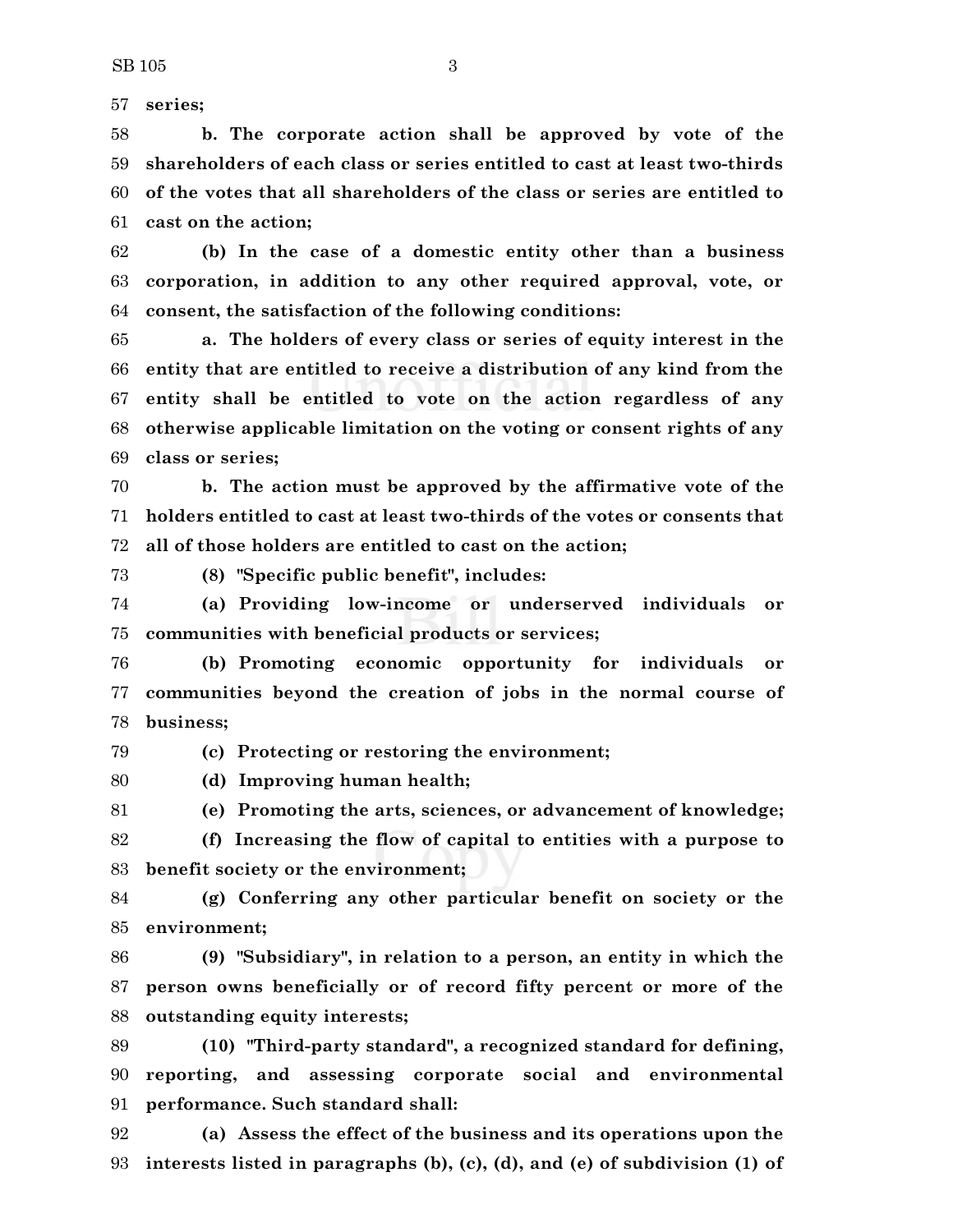**subsection 1 of section 351.1418;**

 **(b) Be developed by an entity that is not controlled by the benefit corporation;**

**(c) Be developed by an entity that both:**

 **a. Has access to necessary expertise to assess overall corporate social and environmental performance; and**

 **b. Uses a balanced multistakeholder approach to develop the standard, including a reasonable public comment period; and**

**(d) Keep the following information publicly available:**

 **a. The criteria considered when measuring the overall social and environmental performance of a business;**

**b. The relative weightings, if any, of those criteria;**

 **c. The identity of the directors, officers, material owners, and the governing body of the entity that developed and controls revisions to the standard;**

 **d. The process by which revisions to the standard and changes to the membership of the governing body are made; and**

 **e. An accounting of the revenue and sources of financial support for the entity, with sufficient detail to disclose any relationships that could reasonably be considered to present a potential conflict of interest.**

**351.1403. 1. Sections 351.1400 to 351.1435 shall be applicable to all benefit corporations.**

 **2. All provisions of sections 351.010 to 351.935 relating to the administration, enforcement, interpretation, or amendment of such sections shall be applicable to sections 351.1400 to 351.1435, provided that, in all cases in which the provisions of sections 351.1400 to 351.1435 are contrary or inconsistent with the provisions of 351.010 to 351.935, the provisions of sections 351.1400 to 351.1435 shall take precedence over the provisions of sections 351.010 to 351.935.**

 **3. A provision of the articles of incorporation or bylaws of a benefit corporation shall not limit, be inconsistent with, or supersede any provision of sections 351.1400 to 351.1435.**

**351.1409. 1. Any existing corporation formed under the provisions of sections 351.010 to 351.935 may become a benefit corporation by amending its articles of incorporation to include a statement that the corporation is a benefit corporation. Such**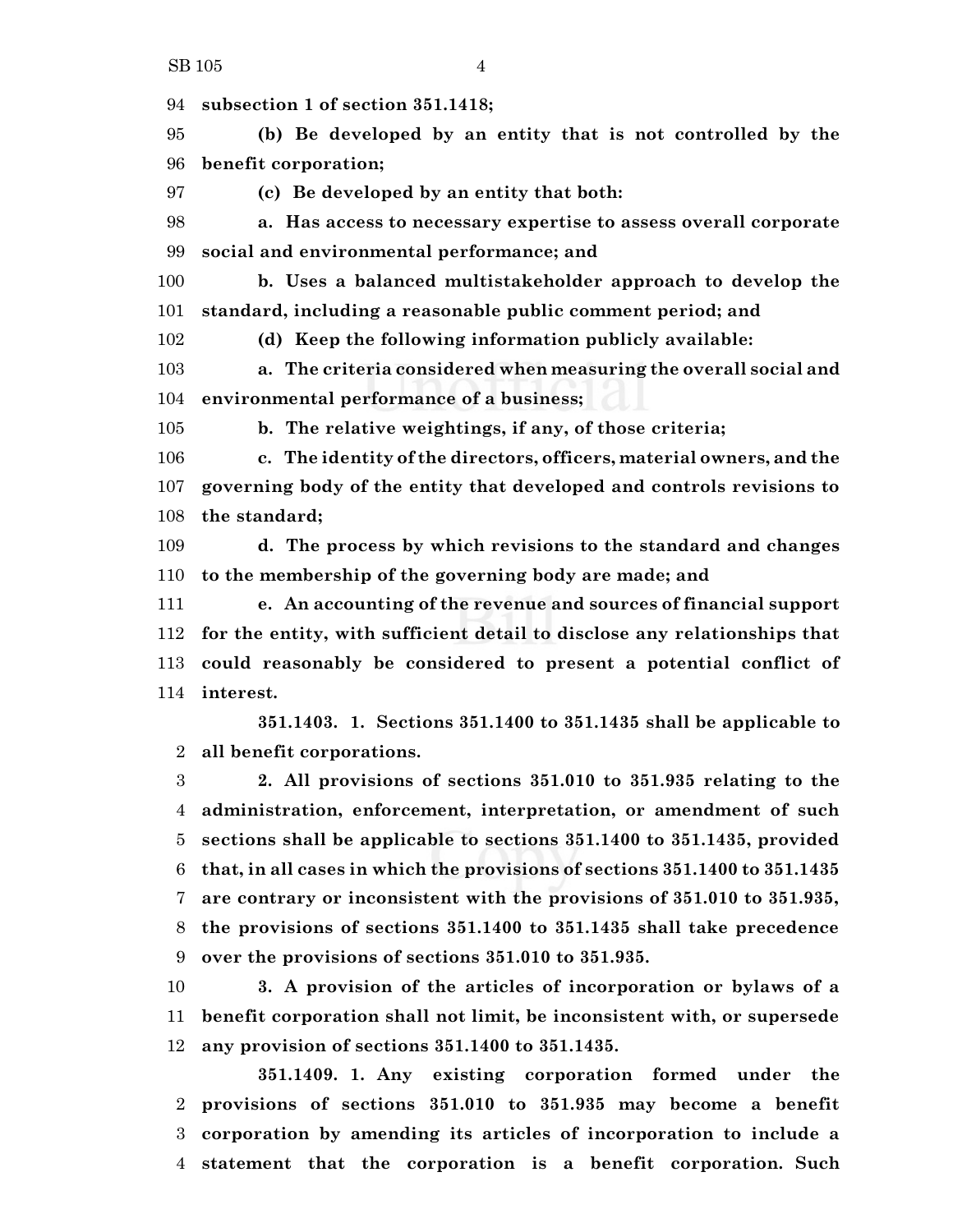**amendment shall be adopted by at least the minimum status vote.**

 **2. For any entity that is a party to a merger or consolidation or is the exchanging entity in a share exchange, where the surviving, new, or resulting entity in the merger, consolidation, or share exchange is intended to be a benefit corporation, such plan of merger, consolidation, or share exchange shall be adopted by at least the minimum status vote in order to be effective.**

**351.1412. 1. A benefit corporation may terminate its status as such and cease to be subject to sections 351.1400 to 351.1435 by amending its articles of incorporation to remove the statement that the corporation is a benefit corporation. Such amendment shall be adopted by at least the minimum status vote.**

 **2. If a plan of merger, conversion, or share exchange would have the effect of terminating the status of a business corporation as a benefit corporation, the plan shall be adopted by at least the minimum status vote in order to be effective.**

 **3. Any sale, lease, exchange, or other disposition of all or substantially all of the assets of a benefit corporation, unless the transaction is in the usual and regular course of business, shall not be effective unless the transaction is approved by at least the minimum status vote.**

**351.1415. 1. A benefit corporation shall create general public benefit which shall be in addition to its purpose under sections 351.010 to 351.935 and any specific purpose set forth in the articles of incorporation in accordance with subsection 2 of this section.**

 **2. The articles of incorporation of a benefit corporation may identify one or more specific public benefit purposes in addition to its purposes under sections 351.010 to 351.935 and subsection 1 of this section.**

 **3. A benefit corporation may amend its articles of incorporation to add, amend, or delete the identification of a specific public benefit. Such amendment shall be adopted by at least the minimum status vote.**

**351.1418. 1. In discharging the duties of their respective positions and in considering the best interests of the benefit corporation, the board of directors, committees of the board, and individual directors of a benefit corporation:**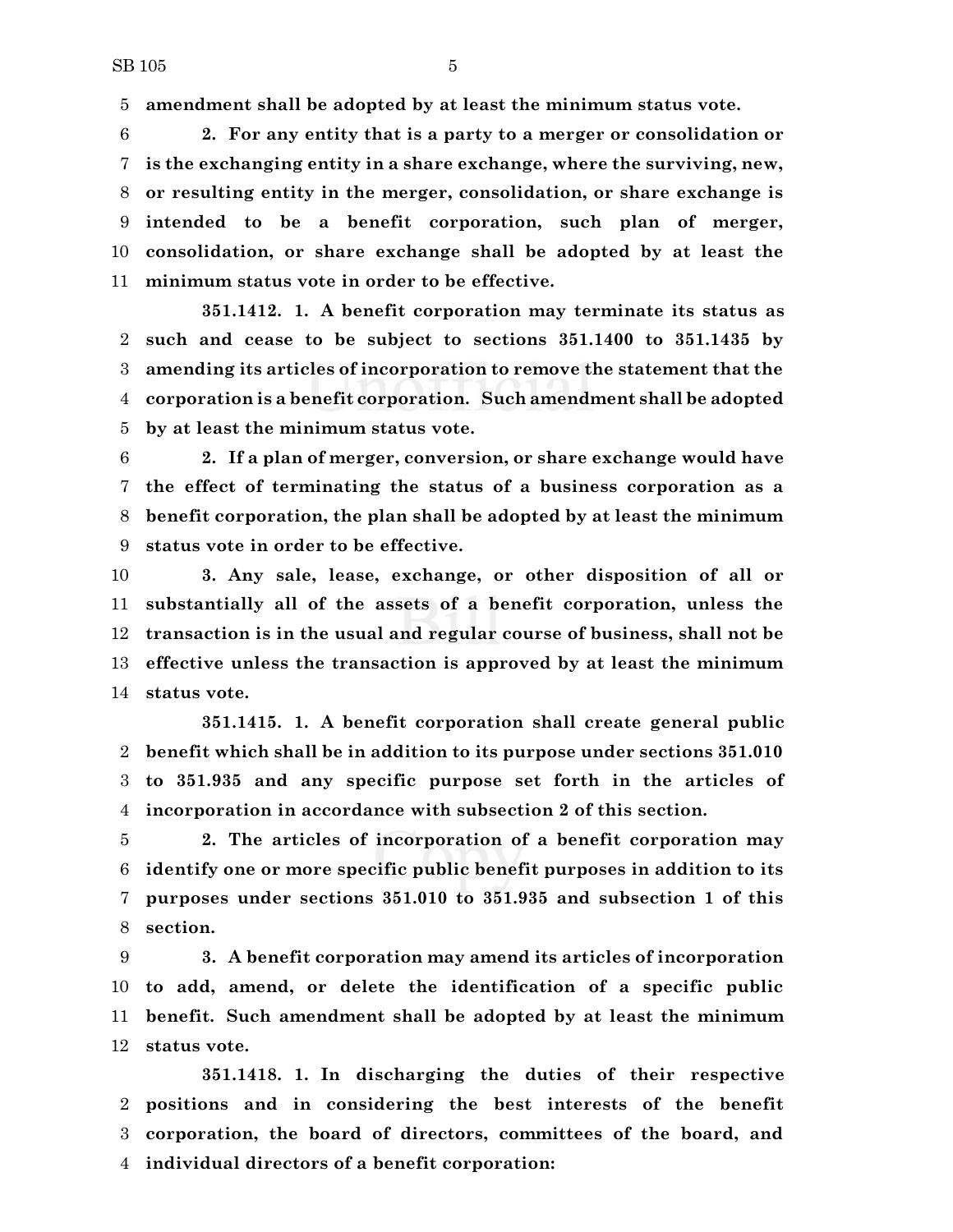**(1) Shall consider the effects of any action or inaction upon:**

**(a) The shareholders of the benefit corporation;**

 **(b) The employees and work force of the benefit corporation, its subsidiaries, and its suppliers;**

 **(c) The interests of customers as beneficiaries of the general public benefit or specific public benefit purposes of the benefit corporation;**

 **(d) Community and societal factors, including those of each community in which offices or facilities of the benefit corporation, its subsidiaries, or its suppliers are located;**

**(e) The local and global environment;**

 **(f) The short-term and long-term interests of the benefit corporation, including benefits that may accrue to the benefit corporation from its long-term plans and the possibility that these interests may be best served by the continued independence of the benefit corporation; and**

 **(g) The ability of the benefit corporation to accomplish its general public benefit purpose and any specific public benefit purpose; and**

 **(2) May consider other pertinent factors or the interests of any other group deemed appropriate; and**

 **(3) Shall not be required to give priority to the interests of a particular person or group over the interests of any other person or group unless the benefit corporation has stated in its articles of incorporation its intention to give priority to certain interests related to its accomplishment of its general public benefit purpose or specific public benefit purpose.**

 **2. A director shall not be personally liable for monetary damages for:**

 **(1) Any action or inaction in the course of performing the duties of a director under subsection 1 of this section if the director was not interested with respect to the action or inaction; or**

 **(2) Failure of the benefit corporation to pursue or create general public benefit or specific public benefit.**

 **3. A director shall not have a duty to any person that is a beneficiary of the general public benefit purpose or a specific public benefit purpose of a benefit corporation arising from the status of the**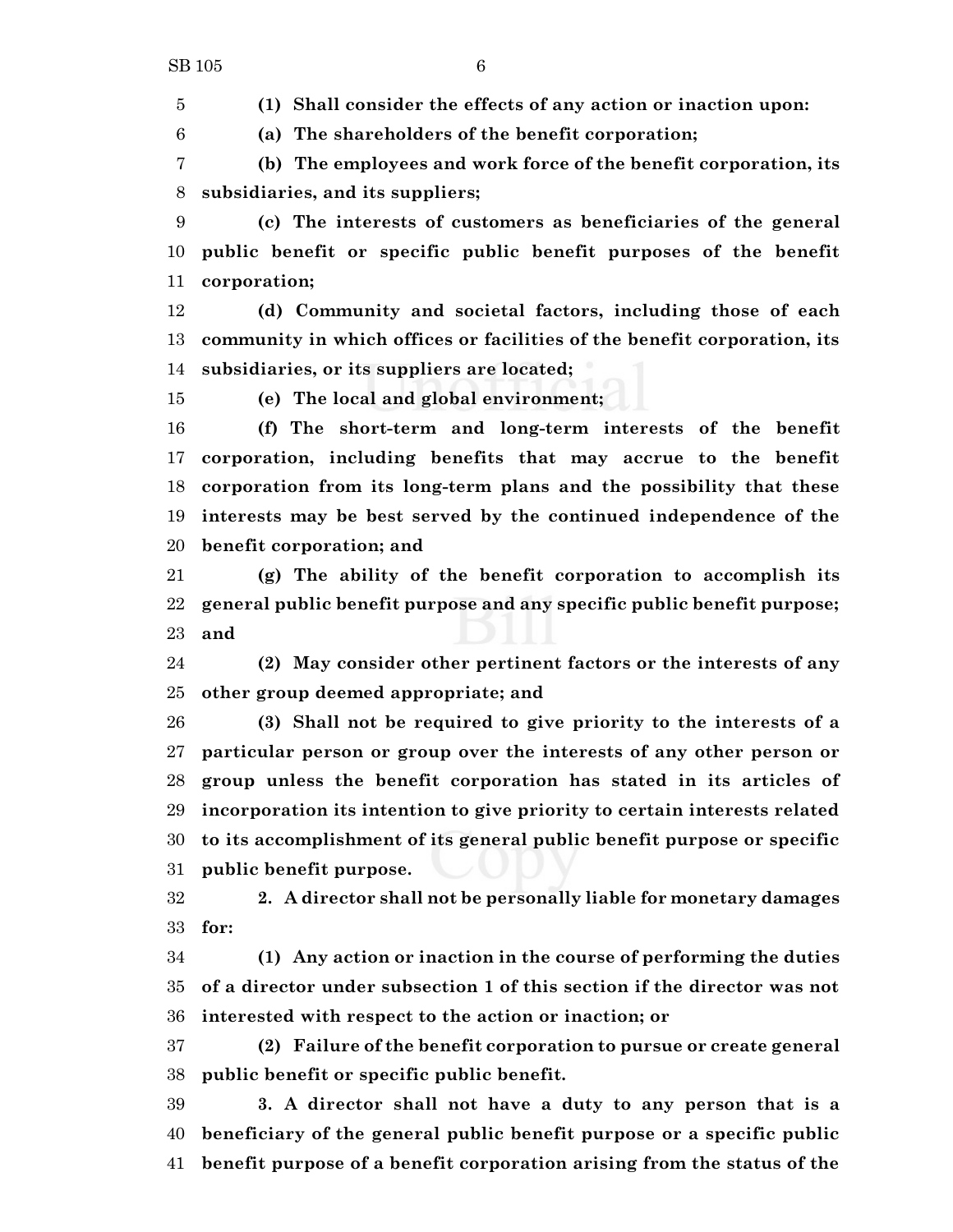**person as a beneficiary.**

 **4. A director who makes a business judgment in good faith fulfills the duty under this section if the director:**

**(1) Is not interested in the subject of the business judgment;**

 **(2) Is informed with respect to the subject of the business judgment to the extent the director reasonably believes to be appropriate under the circumstances; and**

 **(3) Reasonably believes that the business judgment is in the best interests of the benefit corporation.**

**351.1421. 1. The board of directors of a benefit corporation may include a director, who:**

**(1) Shall be designated the benefit director; and**

 **(2) Shall have, in addition to the powers, duties, rights, and immunities of the other directors of the benefit corporation, the powers, duties, rights, and immunities provided in this section.**

 **2. The benefit director shall be elected, and may be removed, in the same manner that directors of any board of directors for a corporation are removed provided by sections 351.010 to 351.526, and shall be an individual who is independent. The benefit director may serve as the benefit officer at the same time as serving as the benefit director. The articles of incorporation or bylaws of a benefit corporation may prescribe additional qualifications of the benefit director not inconsistent with this subsection.**

 **3. The benefit corporation shall include in its annual benefit report to shareholders a report that shall address all of the following:**

 **(1) Whether the benefit corporation acted in accordance with its general public benefit purpose and any specific public benefit purpose in all material respects during the period covered by the report;**

 **(2) Whether the directors and officers complied with subsection 1 of section 351.1418 and subsection 1 of section 351.1424, respectively;**

 **(3) Whether the benefit corporation or its directors or officers failed to act or comply in the manner described in subdivisions (1) and (2) of this subsection, and if so, a description of the ways in which the benefit corporation or its directors or officers failed to act or comply. 4. The act or inaction of an individual in the capacity of a benefit director shall constitute for all purposes an act or inaction of that individual in the capacity of a director of the benefit corporation.**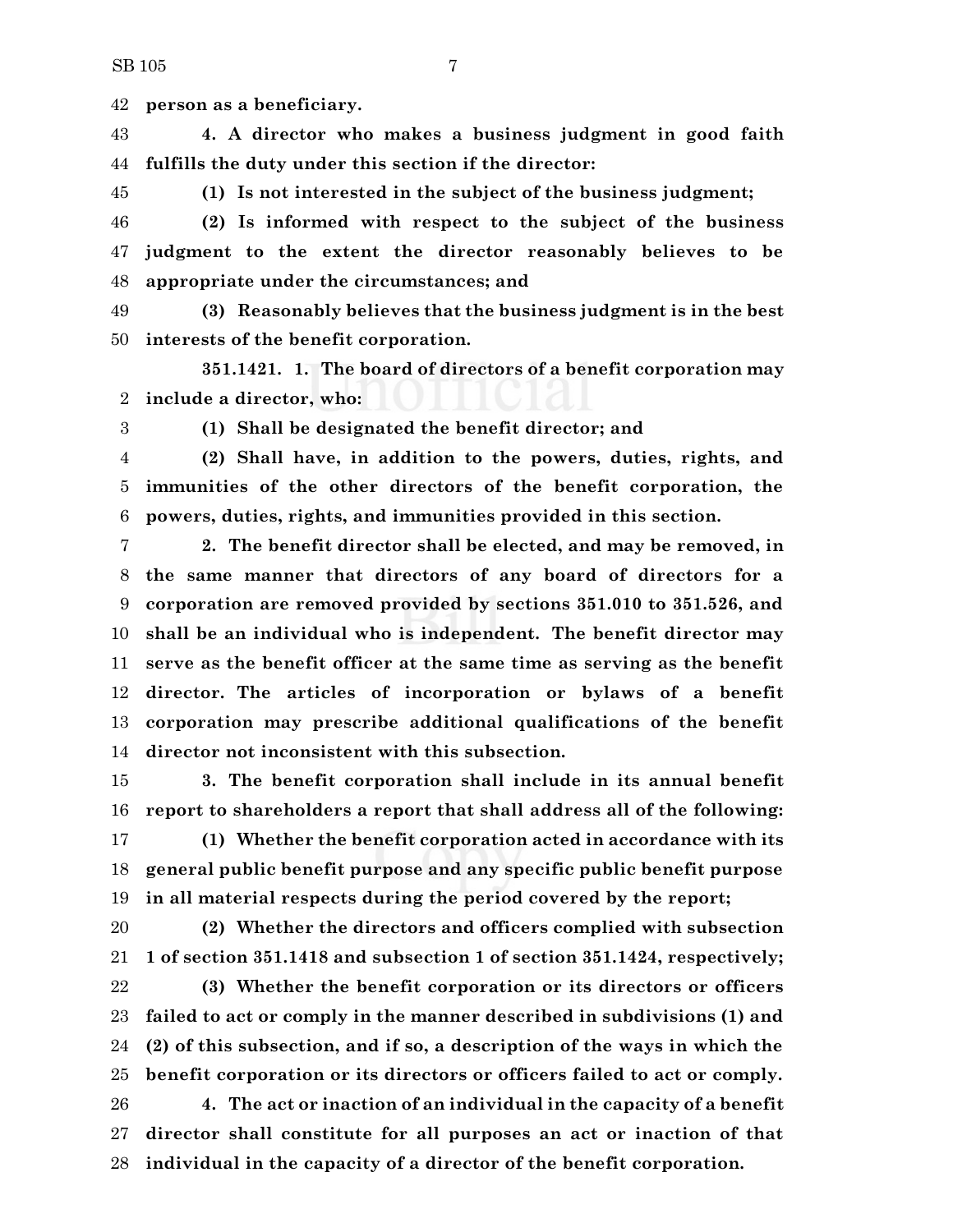**5. Regardless of whether the articles of incorporation or bylaws of a benefit corporation include a provision eliminating or limiting the personal liability of directors authorized by section 351.055, a benefit director shall not be personally liable for an act or inaction in his or her capacity as a benefit director unless the act or inaction constitutes self-dealing, willful misconduct, or a knowing violation of law.**

**351.1424. 1. Each officer of a benefit corporation shall consider the interests and factors described in subsection 1 of section 351.1418 in the manner provided in subsection 1 of section 351.1418 if:**

 **(1) The officer has discretion to act with respect to a matter; and (2) It reasonably appears to the officer that the matter may have a material effect on the creation by the benefit corporation of general public benefit or a specific public benefit identified in the articles of incorporation of the benefit corporation.**

 **2. Except as provided in the articles of incorporation, an officer is not personally liable for monetary damages for:**

 **(1) Any action or inaction in the course of performing the duties of an officer under subsection 1 of this section if the officer was not interested with respect to the action or inaction; or**

 **(2) Failure of the benefit corporation to pursue or create general public benefit or specific public benefit.**

 **3. An officer does not have a duty to a person that is a beneficiary of the general public benefit purpose or a specific public benefit purpose of a benefit corporation arising from the status of the person as a beneficiary.**

 **4. An officer who makes a business judgment in good faith fulfills the duty under this section if the officer:**

**(1) Is not interested in the subject of the business judgment;**

 **(2) Is informed with respect to the subject of the business judgment to the extent the officer reasonably believes to be appropriate under the circumstances; and**

 **(3) Reasonably believes that the business judgment is in the best interests of the benefit corporation.**

**351.1427. 1. A benefit corporation may have an officer designated as the benefit officer.**

**2. A benefit officer shall have:**

**(1) The powers and duties relating to the purpose of the**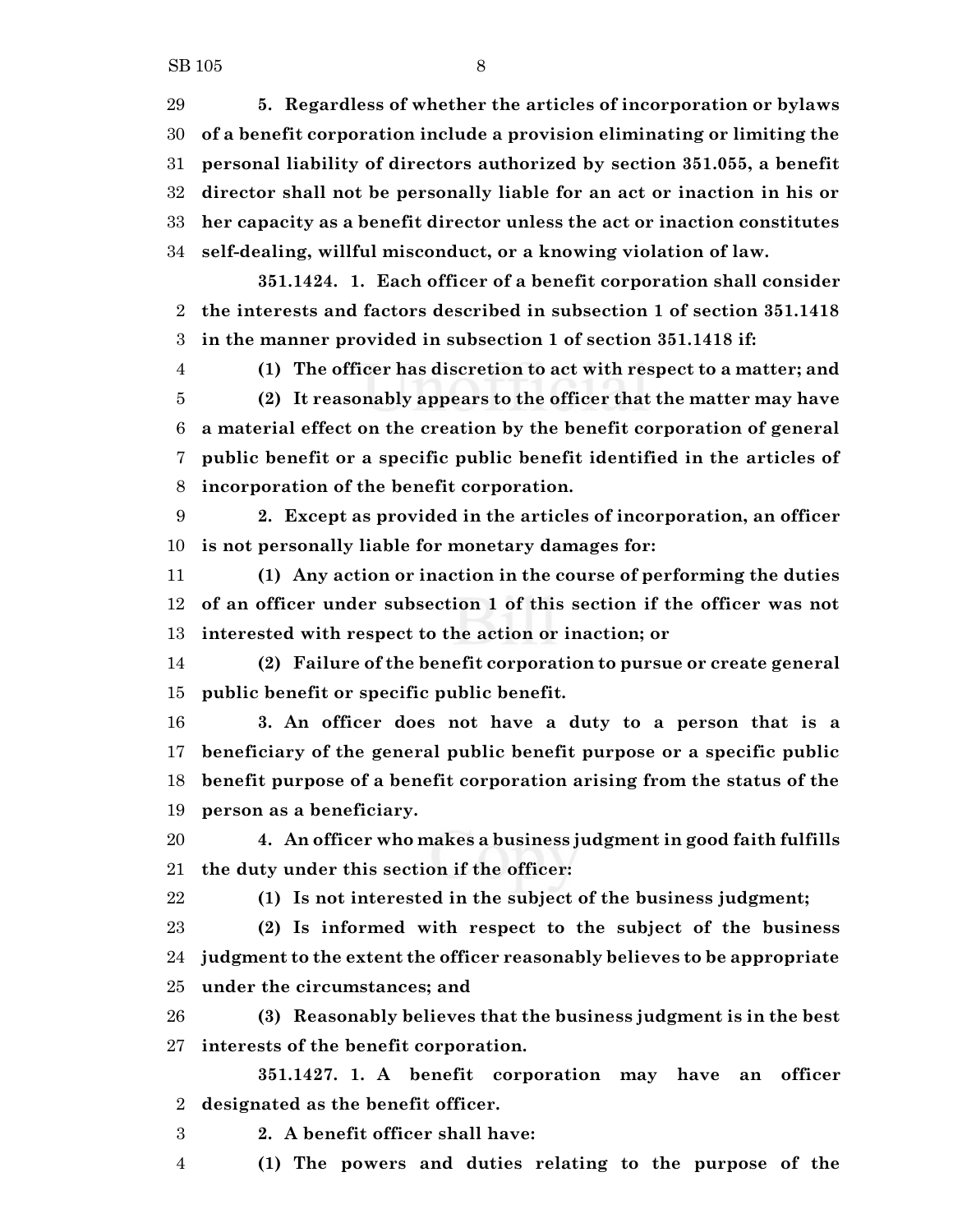**corporation to create general public benefit or specific public benefit provided:**

**(a) By the bylaws; or**

 **(b) Absent controlling provisions in the bylaws, by resolutions or orders of the board of directors; and**

 **(2) The duty to prepare the benefit report required by section 351.1433.**

**351.1430. 1. A benefit corporation shall prepare an annual benefit report including all of the following:**

**(1) A narrative description of:**

 **(a) The ways in which the benefit corporation pursued general public benefit during the year and the extent to which general public benefit was created;**

**(b) Both:**

 **a. The ways in which the benefit corporation pursued a specific public benefit that the articles of incorporation state it is the purpose of the benefit corporation to create; and**

 **b. The extent to which that specific public benefit was created; (c) Any circumstances that have hindered the creation by the benefit corporation of general public benefit or specific public benefit; (d) The process and rationale for selecting or changing the**

**third-party standard used to prepare the benefit report;**

 **(2) An assessment of the overall social and environmental performance of the benefit corporation against a third-party standard:**

 **(a) Applied consistently with any application of that standard in prior benefit reports; or**

**(b) Accompanied by an explanation of the reasons for:**

**a. Any inconsistent application; or**

 **b. The change to that standard from the one used in the immediately prior report;**

 **(3) The name of the benefit director and the benefit officer, if any, and the address to which correspondence to each of them may be directed;**

 **(4) The compensation paid by the benefit corporation during the year to each director in the capacity of a director;**

 **(5) The statement of the benefit director described in subsection 3 of section 351.1424;**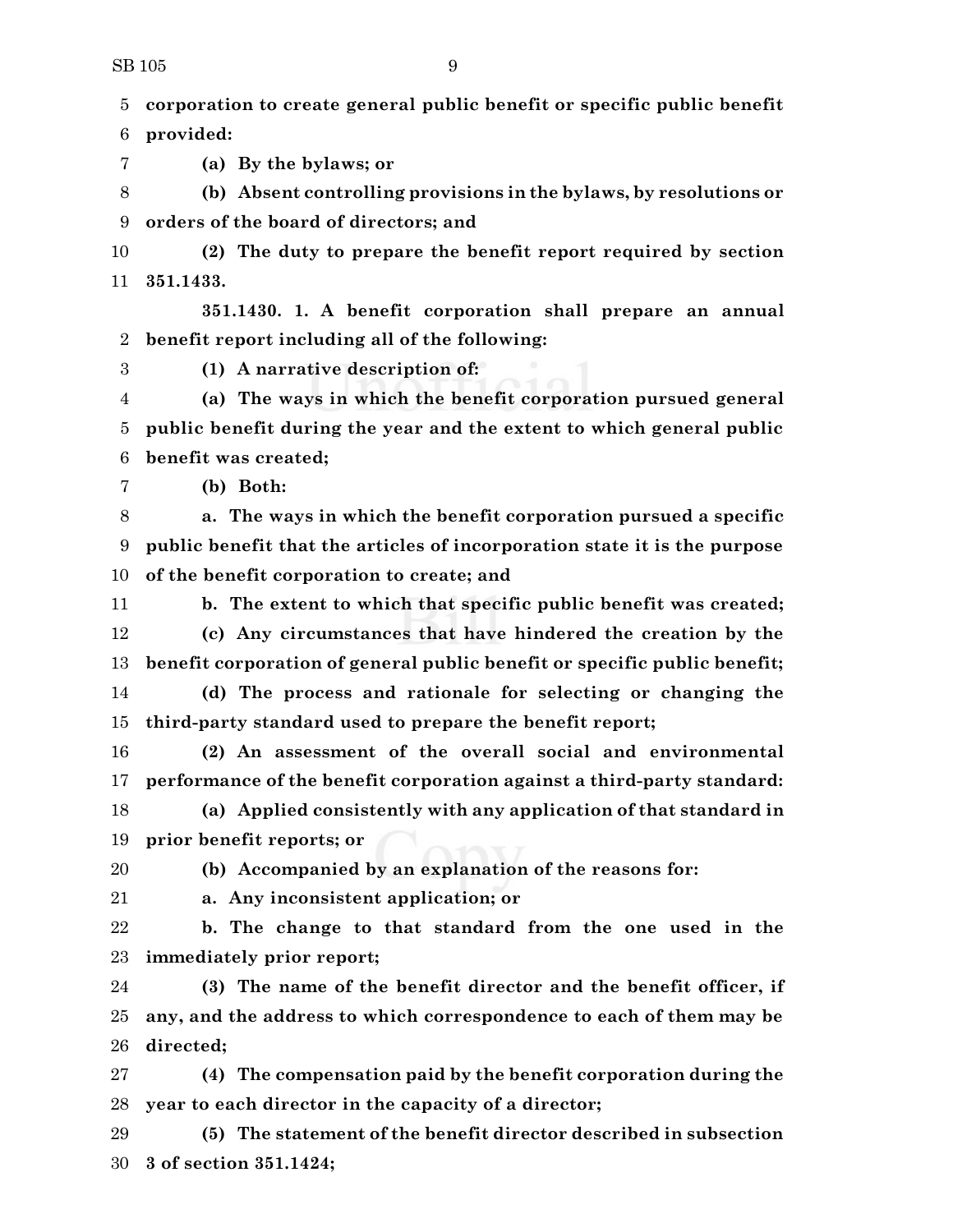**(6) A statement of any connection between the organization that established the third-party standard, or its directors, officers or any holder of five percent or more of the governance interests in the organization, and the benefit corporation or its directors, officers or any holder of five percent or more of the outstanding shares of the benefit corporation, including any financial or governance relationship which might materially affect the credibility of the use of the third-party standard; and**

 **(7) If the benefit corporation has dispensed with, or restricted the discretion or powers of, the board of directors, a description of the persons that exercise the powers, duties, and rights and who have the immunities of the board of directors.**

 **2. If, during the year covered by a benefit report, a benefit director resigned from or refused to stand for reelection to the position of benefit director, or was removed from the position of benefit director, and the benefit director furnished the benefit corporation with any written correspondence concerning the circumstances surrounding the resignation, refusal, or removal, the benefit report shall include that correspondence as an exhibit.**

 **3. Neither the benefit report nor the assessment of the performance of the benefit corporation in the benefit report required by subdivision (2) of subsection 1 of this section needs to be audited or certified by a third party standards provider.**

**351.1433. 1. A benefit corporation shall send its annual benefit report to each shareholder:**

 **(1) Within one hundred twenty days following the end of the fiscal year of the benefit corporation; or**

 **(2) At the same time that the benefit corporation delivers any other annual report to its shareholders.**

 **2. A benefit corporation shall post all of its benefit reports on the public portion of its internet website, if any, but the compensation paid to directors and financial or proprietary information included in the benefit reports may be omitted from the benefit reports as posted.**

 **3. If a benefit corporation does not have an internet website, the benefit corporation shall provide a copy of its most recent benefit report, without charge, to any person that requests a copy, but the compensation paid to directors and financial or proprietary**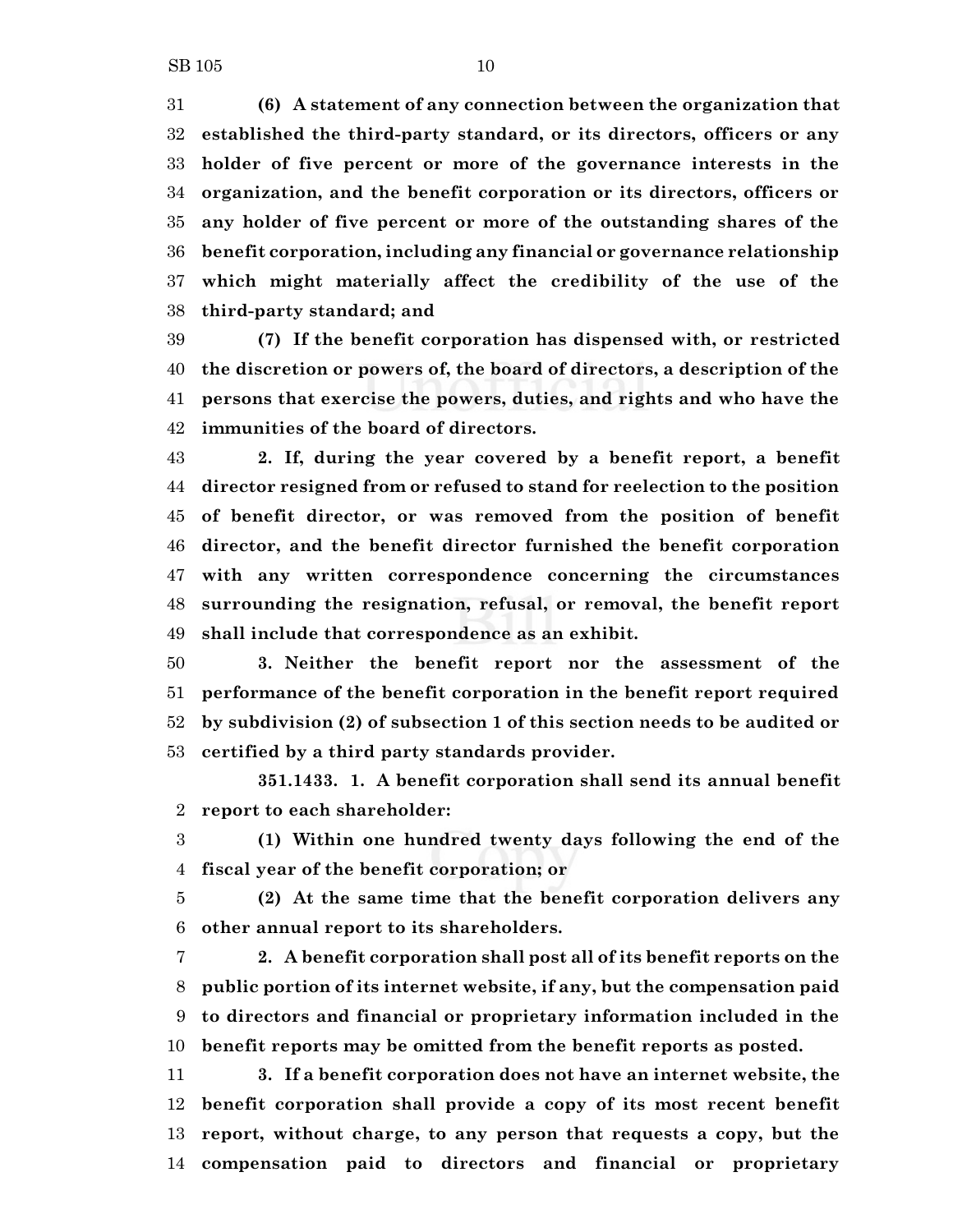**information included in the benefit report may be omitted from the copy of the benefit report provided.**

 **4. (1) Concurrently with the delivery of the benefit report to shareholders under subsection 3 of this section, the benefit corporation shall deliver a copy of the benefit report to the secretary of state for filing, but the compensation paid to directors and financial or proprietary information included in the benefit report may be omitted from the benefit report as delivered to the secretary of state.**

 **(2) The secretary of state shall charge a fee of forty-five dollars for filing a benefit report.**

**351.1435. 1. (1) Except in a benefit enforcement proceeding, no person may bring an action or assert a claim against a benefit corporation or its directors or officers with respect to:**

 **(a) Failure to pursue or create general public benefit or a specific public benefit set forth in its articles of incorporation; or**

 **(b) Violation of an obligation, duty, or standard of conduct under sections 351.1400 to 351.1435.**

 **(2) A benefit corporation shall not be liable for monetary damages under sections 351.1400 to 351.1435 for any failure of the benefit corporation to pursue or create general public benefit or a specific public benefit.**

 **2. A benefit enforcement proceeding may be commenced or maintained only:**

**(1) Directly by the benefit corporation; or**

**(2) Derivatively by:**

 **(a) A person or group of persons that owned beneficially or of record at least two percent of the total number of shares of a class or series outstanding at the time of the act or inaction;**

**(b) A director;**

 **(c) A person or group of persons that owned beneficially or of record five percent or more of the outstanding equity interests in an entity of which the benefit corporation is a subsidiary at the time of the act or inaction; or**

 **(d) Other persons as specified in the articles of incorporation or bylaws of the benefit corporation.**

 **3. For purposes of this section, a person is the beneficial owner of shares or equity interests if the shares or equity interests are held**